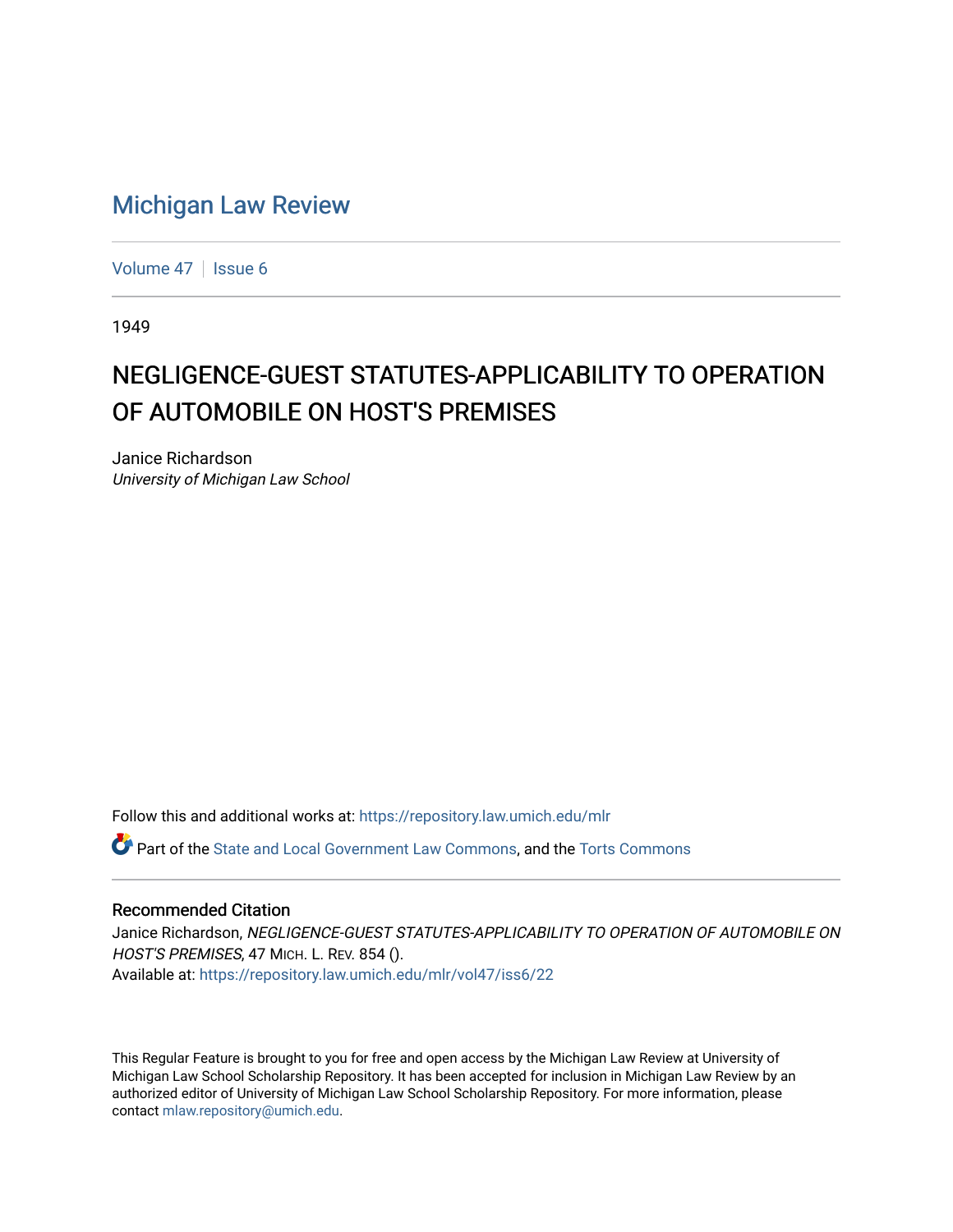NEGLIGENCE-GUEST STATUTES-APPLICABILITY TO OPERATION OF AUTOMO-BILE ON HOST's PREMISES-Plaintiff accompanied a friend to defendant's garage to park the friend's automobile and later returned alone, without a claim check, to obtain a package she had left in the automobile. An attendant, who was about to park another automobile, invited her to ride to the second Hoor to secure the package herself. Plaintiff was injured when the attendant negligently drove the automobile against an elevator. *Held,* judgment for defendant affirmed. Plaintiff was a guest within the meaning of the Ohio guest statute<sup>1</sup> and could not recover for injuries unless caused by willful or wanton misconduct. *Kilgore* v. *U-Drive-It Co.,* 149 Ohio St. 505, 79 N.E. (2d) 908 (1948).

The relationship between plaintiff and defendant was of a dual character: (I) upon entering the premises of the defendant, plaintiff became a licensee; (2) upon entering the automobile, plaintiff became a "guest."2 As a property owner aware of the presence of a licensee, defendant was required to exercise ordinary care to avoid injury to plaintiff through its own or its servants' active negligence. 3 However, if the Ohio guest statute is applicable, defendant was liable as an automobile operator only for injuries caused by willful or wanton misconduct. Because of this dual relationship exacting two different degrees of care, the applicability of the guest statute to operations upon the premises of the owner or operator of the vehicle becomes important. Aside from a prior Ohio decision construing this statute as including operations upon both public and private ways,<sup>4</sup> the bearing of the place of operation upon the applicability of the guest statutes has never been directly considered. A Massachusetts case,<sup>5</sup> in which the court considered the problem of the commencement and duration of the host-guest relationship, tends to support the conclusion reached by the Ohio court. In that case, plaintiff had accepted a free ride in defendant's automobile. Upon leaving the automobile, which was parked in defendant's driveway, plaintiff stepped into a hole in the driveway and was injured. Recovery was denied on the ground that the host-guest relationship had not terminated when plaintiff stepped out of the car. It was implicit in the decision, therefore, that mere entry upon the premises of the defendant did not, of itself, terminate the relationship. Policy considerations behind the limitation of liability of hosts indicate the Massachusetts decision and the principal case reach the correct result. Statutory protection of hosts has been based on two main considerations: (I) that it is unjust to impose liability upon one who offers a free ride for his guest's convenience and is then sued by the recipient of his

1Ohio Gen. Code (Page, 1945) § 6308-6. "The owner. . . of a motor vehicle shall not be liable for . . . injuries to . . . a guest while being transported without payment therefor . . . unless ... caused by the willful or wanton misconduct of such ... owner."

<sup>2</sup>See 95 A.LR. 1180 (1935), and Voelkl v. Latin, 58 Ohio App. 245, 16 N.E. (2d) 519 (1938), for relevant factors in determining who are guests.

<sup>3</sup>156 A.LR. 1226 (1945); Union News Co. v. Freeborn, 111 Ohio St. 105, 144 N.E. 595 (1924).

4Kitchens v. Duffield, 149 Ohio St. 500, 79 N.E. (2d) 906 (1948). The private way was not located upon defendant's premises, however.

<sup>5</sup>Adams v. Baker, 317 Mass. 748, 59 N.E. (2d) 701 (1945). In Massachusetts, the common law has reached a result similar to that of the guest statutes.